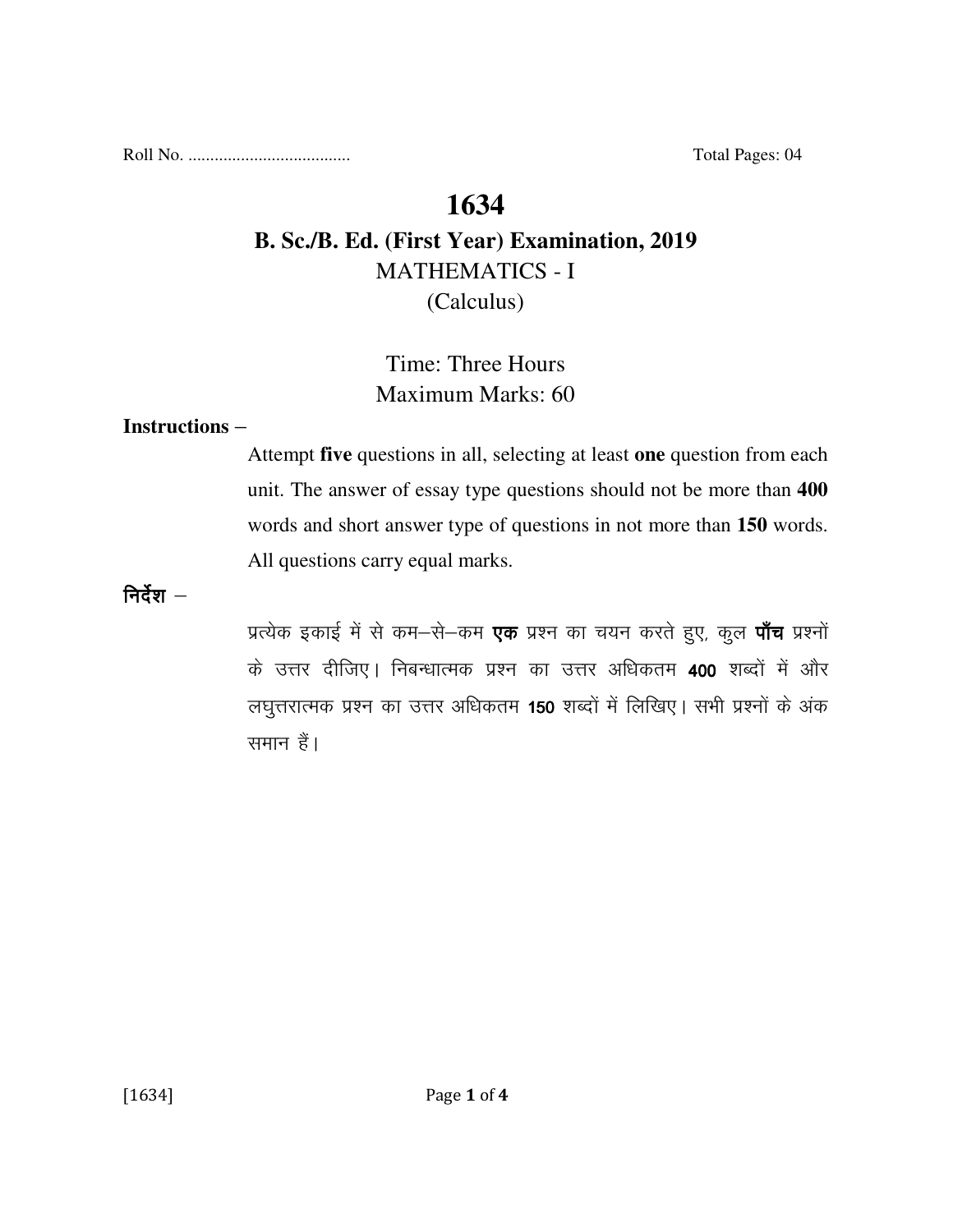## $UNIT - I /$  इकाई - **I**

- Q.1 (a) Find the equation of Tangent and Normal at the point where curve  $y = b e^{-x/a}$  cuts  $y - axis.$  [6] वक्र  $y = b e^{-x/a}$  के उस बिन्दु पर स्पर्श रेखा एवं अभिलम्ब का समीकरण ज्ञात कीजिए जहाँ वक्र  $y - 3$ क्ष को काटता है।
	- (b) For the curve  $y^2 = c^2 + s^2$ , prove that [6]

$$
\frac{dy}{dx} = \frac{\sqrt{y^2 - c^2}}{c}
$$
\n
$$
\frac{dy}{dx} = \frac{\sqrt{y^2 - c^2}}{c}
$$
\n
$$
\frac{dy}{dx} = \frac{\sqrt{y^2 - c^2}}{c}
$$

### $OR$ / अथवा

Q.1 Show that the pedal equation of the ellipse  $\frac{x^2}{a^2}$  $\frac{x^2}{a^2} + \frac{y^2}{b^2}$  $\frac{y}{b^2} = 1$  is - [12]

$$
\frac{1}{p^2} = \frac{1}{a^2} + \frac{1}{b^2} - \frac{r^2}{a^2 b^2}
$$
\nसिद्ध कीजिए दीर्घवृत्त 
$$
\frac{x^2}{a^2} + \frac{y^2}{b^2} = 1
$$
 का पदिक समीकरण है -  
\n
$$
\frac{1}{p^2} = \frac{1}{a^2} + \frac{1}{b^2} - \frac{r^2}{a^2 b^2}
$$

# $UNIT - II /$  इकाई - **II**</u>

Q.2 (a) If 
$$
u = \tan^{-1} \left( \frac{x^3 + y^3}{x - y} \right)
$$
, then prove that -  
\n $x \frac{\partial u}{\partial x} + y \frac{\partial u}{\partial y} = \sin 2u$   
\n $\text{Var} \left( \frac{x^3 + y^3}{x - y} \right)$ , and  $\text{Var} \left( \frac{x^3 + y^3}{x - y} \right)$ , and  $\text{Var} \left( \frac{x^3 + y^3}{x - y} \right)$ , and  $\text{Var} \left( \frac{x^3 + y^3}{x - y} \right)$ .

(b) Find the points where the function  $x^3 + y^3 - 3axy$  has maximum or minimum value.

[6]

उन बिन्दुओं को ज्ञात कीजिए जहाँ फलन  $\mathrm{x}^3 + \mathrm{y}^3 - 3 \mathrm{axy}$  का मान उच्चतम या न्यूनतम है।

[1634] **Page 2 of 4**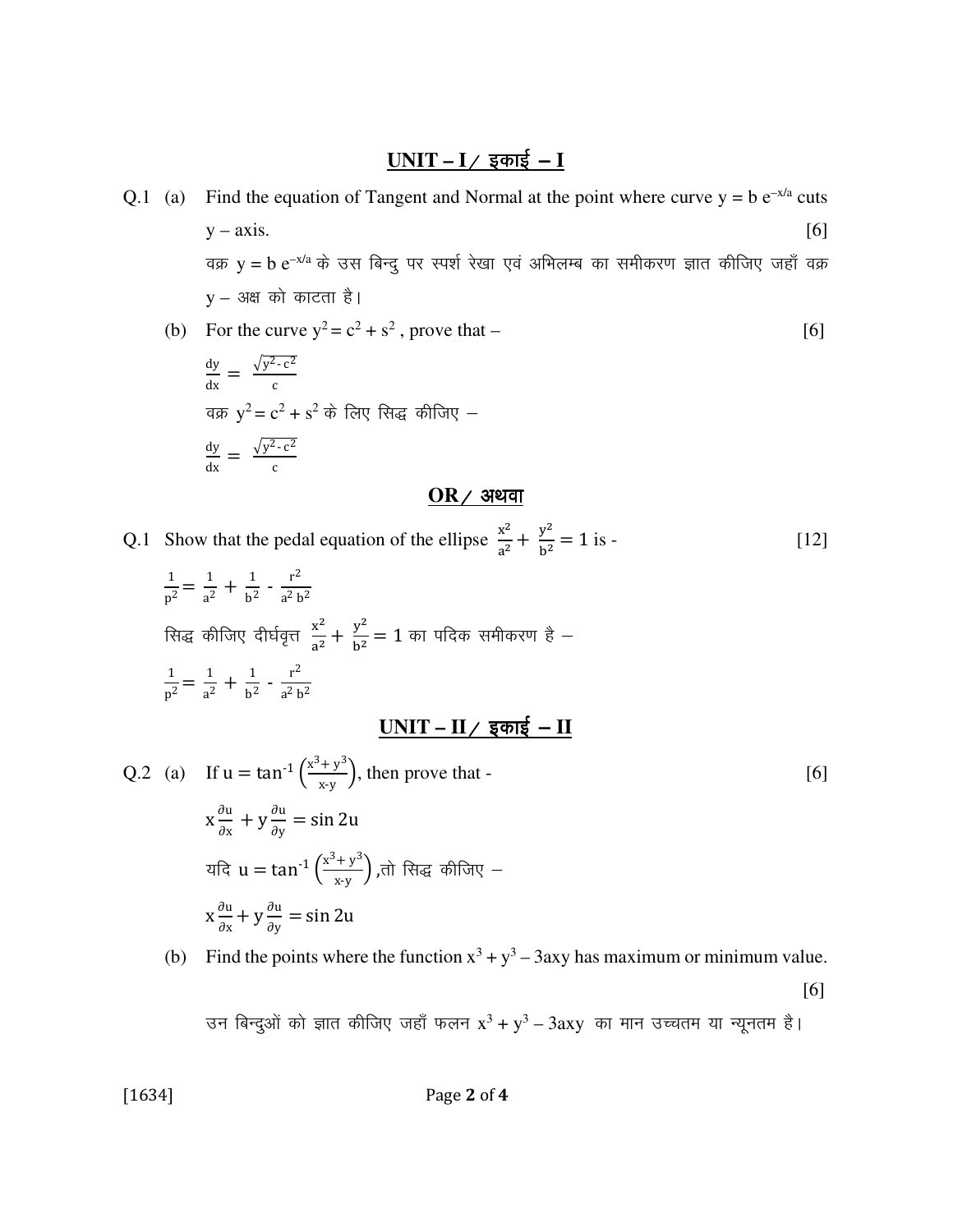#### $OR$  / अथवा

Q.2 Transfer the following equation in polar co-ordinates - [12]

$$
\frac{\partial^2 u}{\partial x^2} + \frac{\partial^2 u}{\partial y^2} = 0
$$

निम्न समीकरण का ध्रुवीय निर्देशांकों में रूपान्तर कीजिए  $-$ 

$$
\frac{\partial^2 u}{\partial x^2} + \frac{\partial^2 u}{\partial y^2} = 0
$$

### $UNIT - III /$  इकाई – III

Q.3 (a) Show that the asymptotes of the following cubic, cut the curve again in three points which lie on the straight line  $x - y + 1 = 0$ : [6]  $x^3 - 2y^3 + xy(2x - y) + y(x - y) + 1 = 0$ सिद्ध कीजिए कि निम्न त्रिपद वक्र के अनन्त स्पर्शी वक्र को तीन बार काटते हैं तथा रेखा  $x - y + 1 = 0$  पर स्थित है –  $x^3 - 2y^3 + xy(2x - y) + y(x - y) + 1 = 0$ 

(b) Trace the following cissoids -  $[6]$ 

 $y^2 (2a - x) = x^3$ निम्न सिसायड का अनुरेखण कीजिए  $-$ 

 $y^2 (2a - x) = x^3$ 

#### $OR$  ⁄ अथवा

Q.3 Find the evolute of the following curve - [12]  $x = a \cos t + a \log \tan \left( \frac{t}{2} \right)$  $\frac{c}{2}$ , y = a sin t निम्न वक्र का केन्द्रज ज्ञात कीजिए  $$  $x = a \cos t + a \log \tan \left( \frac{t}{2} \right)$  $\frac{c}{2}$ , y = a sin t

[1634] **Page 3 of 4**